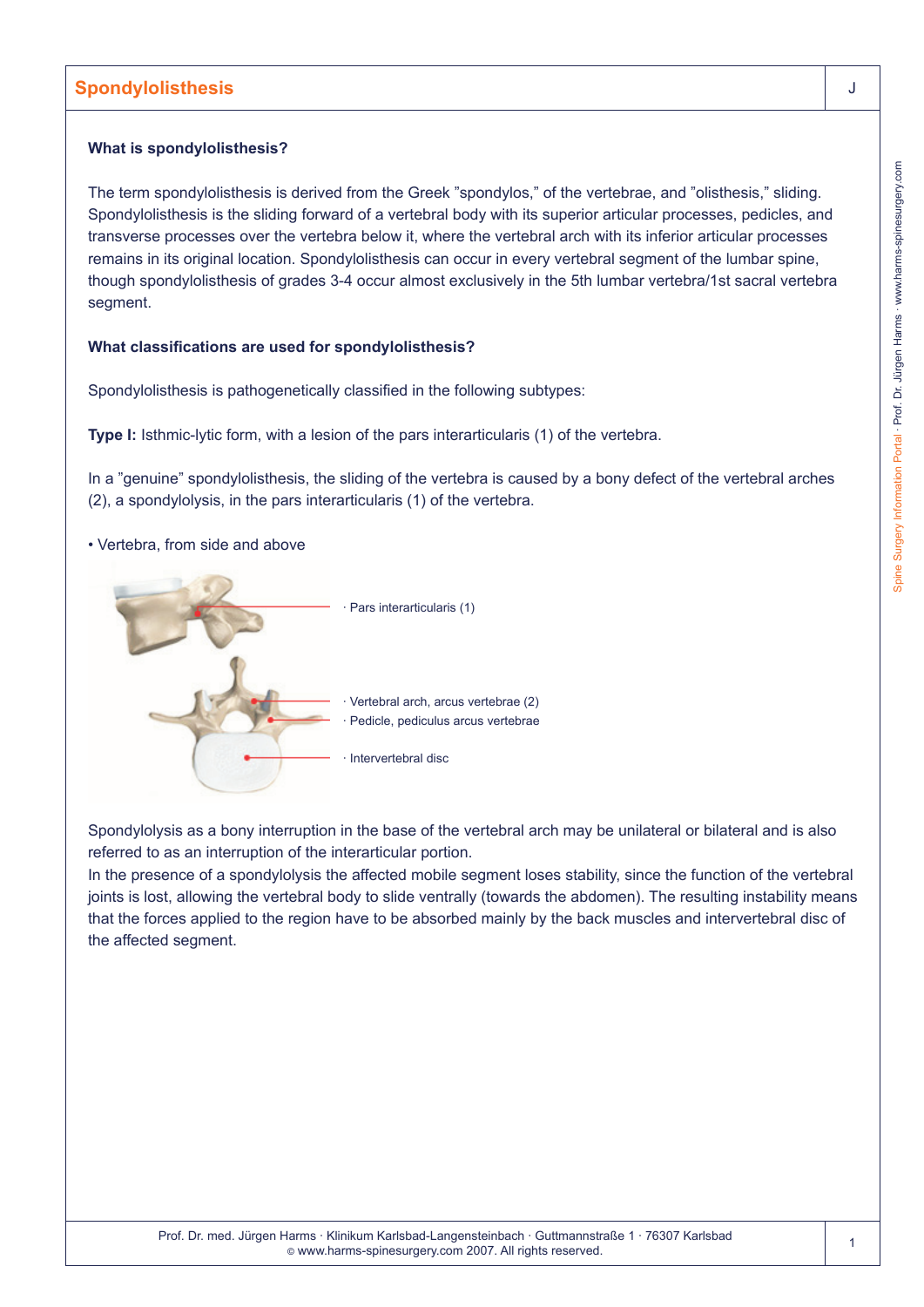

Spine Surgery Information Portal - Prof. Dr. Jürgen Harms - www.harms-spinesurgery.com Spine Surgery Information Portal · Prof. Dr. Jürgen Harms · www.harms-spinesurgery.com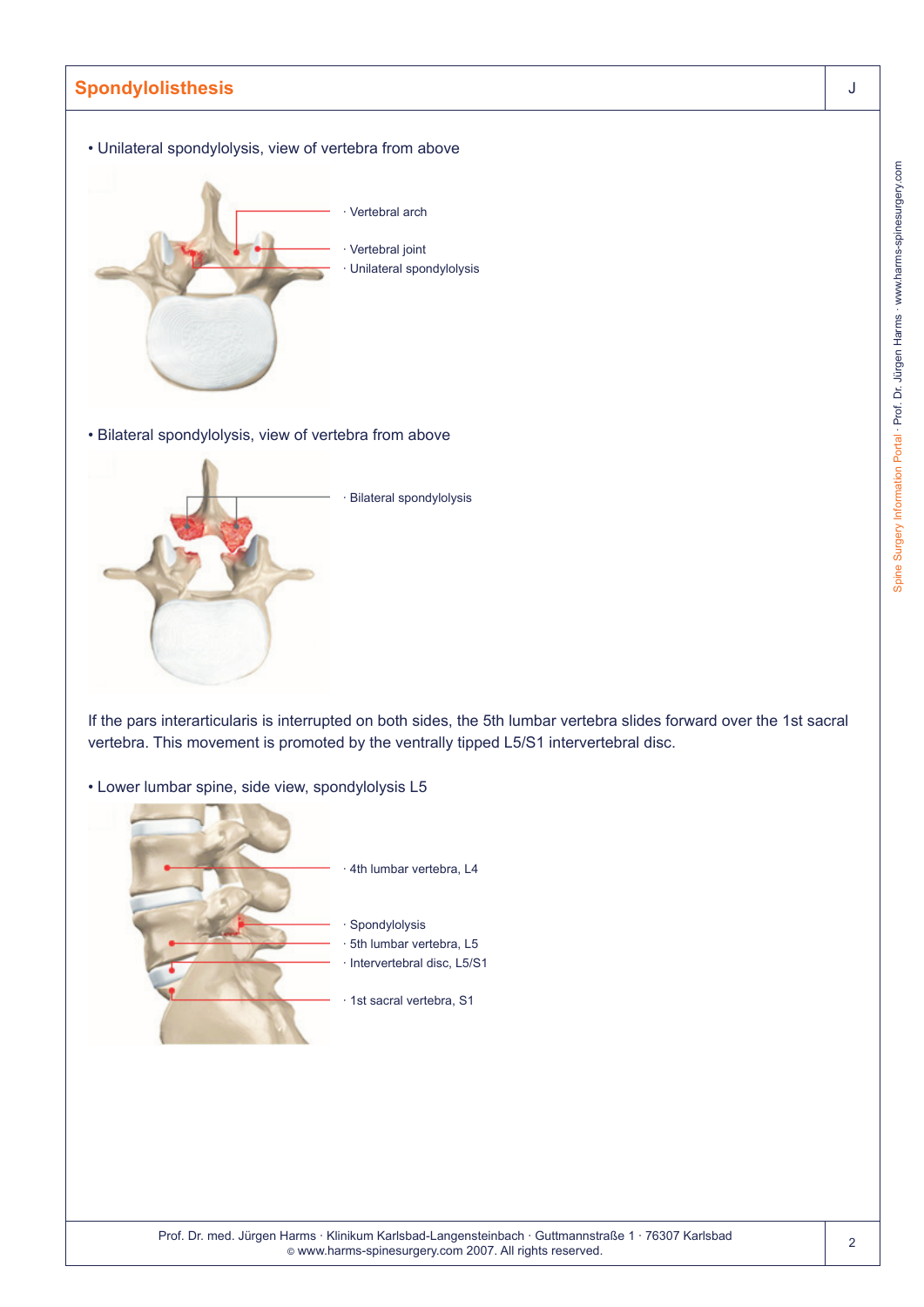• Lower lumbar spine, side view, the 5th lumbar vertebra slides forward



The isthmic spondylolytic form of vertebral slippage occurs in abut 80-85% of cases at the level of the L5/S1 vertebra segment, approximately 15% at the level of segment L4/L5 and, rarely, at the level of L3/L4.

**Type II:** Isthmic-dysplastic form of spondylolisthesiss

As a rule, the dysplastic type occurs only in the 5th lumbar vertebra. This form involves an elongation of the interarticular portion of the slipped vertebra without defect formation within the vertebral arch. If the slippage increases, a secondary interruption of the interarticular portion may also develop. The most noticeable characteristic of this form is, however, the elongation of the interarticular portion as is never manifested in the isthmic-lytic form. It is remarkable that only the dysplastic form of spondylolisthesis can lead to a full-blown spondyloptosis (complete forward dislocation of the slipped vertebra). The isthmic-lytic form never involves a spondyloptosis. The pathomechanism of spondyloptosis is not yet completely understood, though it is clear that increasing slippage in an isthmic-dysplastic spondylolisthesis will necessarily lead to a straightening up of the sacrum with respect to the 5th lumbar vertebra so that the body weight (gravity line) remains centered over the head of the femur. This retroversion of the sacrum in relation to the pelvis frequently results in the grotesque deformation of the lumbosacral transition that is often easily diagnosable based on the clinical picture. A lumbosacral kyphosis can only develop in the isthmic-dysplastic form. Here a kyphotic buckle forms between the 5th lumbar vertebra and the 1st sacral vertebra. This type of kyphotic deformation is never observed in the isthmic-lytic form. Considering this aspect of lumbosacral kyphosis, the isthmic-dysplastic form must also be interpreted as a kyphotic malposition of the spinal column and should receive treatment as such. Type I and type II spondylolisthesis must be viewed differently in both diagnostics and therapy.

#### **Type III:** Degenerative form of spondylolisthesis

The degenerative form of spondylolisthesis is caused by the wearing down of the vertebral joints and intervertebral disc. This results in a spondylolisthesis without the formation of a defect in the interarticular portion, although the spinal canal is always narrowed in this form. It usually occurs at the level of the 4th lumbar vertebra. There is no spondylolysis in the vertebral arch, which is why this form is also known as "pseudospondylolisthesis."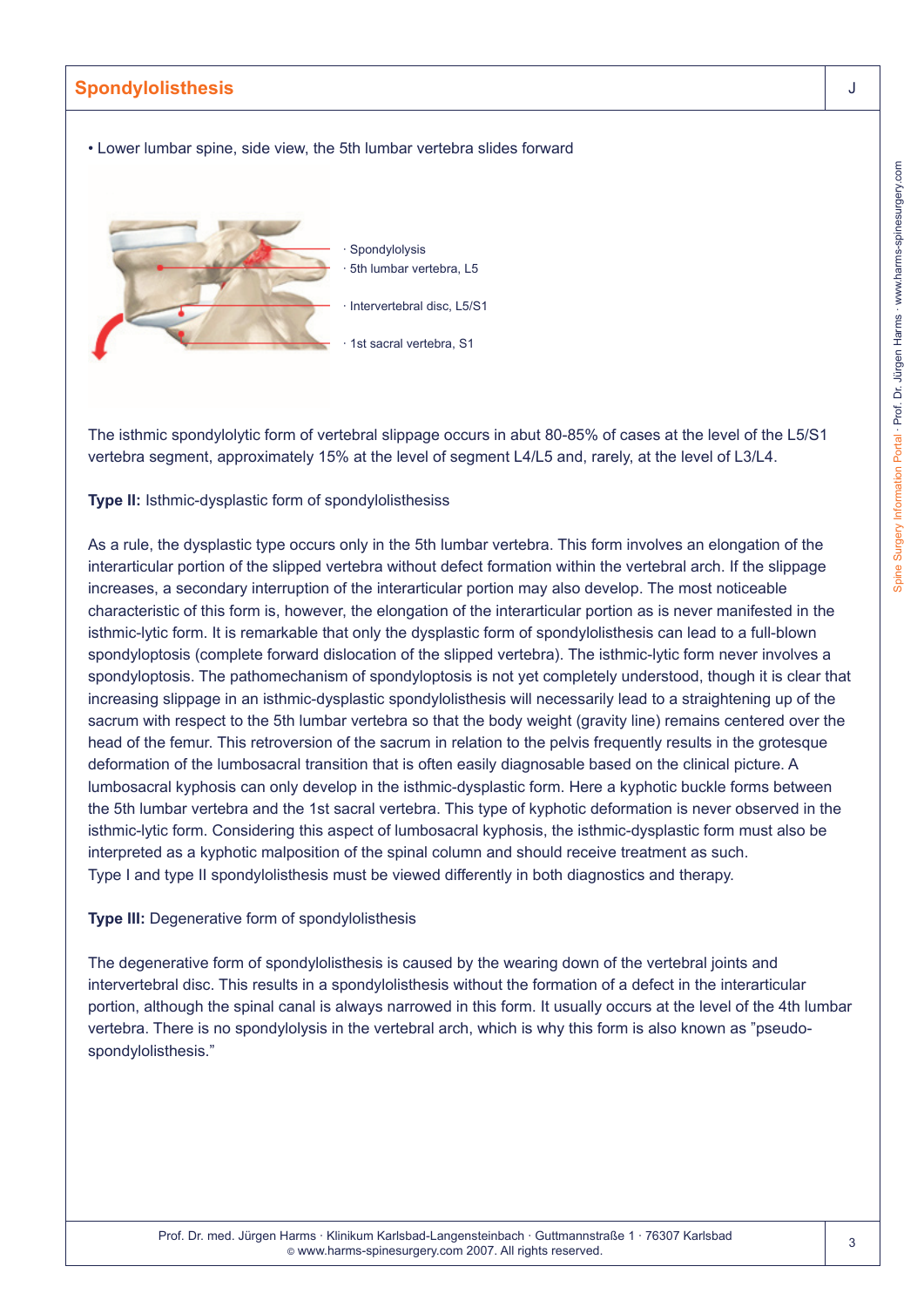#### **How are the extent and severity of spondylolisthesis measured?**

1. Meyerding grading scale

The extent of spondylolisthesis is graded in 4 Meyerding stages by dividing the upper plate of the 1st sacral vertebra into 4 equal parts. The stage of spondylolisthesis is then determined by which of the 4 divisions of the surface of the 1st sacral vertebra the posterior edge of the slipped vertebra projects onto. The length of forward slip of the 5th lumbar vertebral body on the 1st sacral vertebra determines the severity stage from I to IV.

• Normal state of lumbosacral transition (transition 5th lumbar vertebra)



• Meyerding stage 1-2



Beginning with Meyerding stage 3, in which the 5th lumbar vertebral body has slipped forward over 50% of the gliding plane on the sacrum, the condition is defined as severe spondylolisthesis.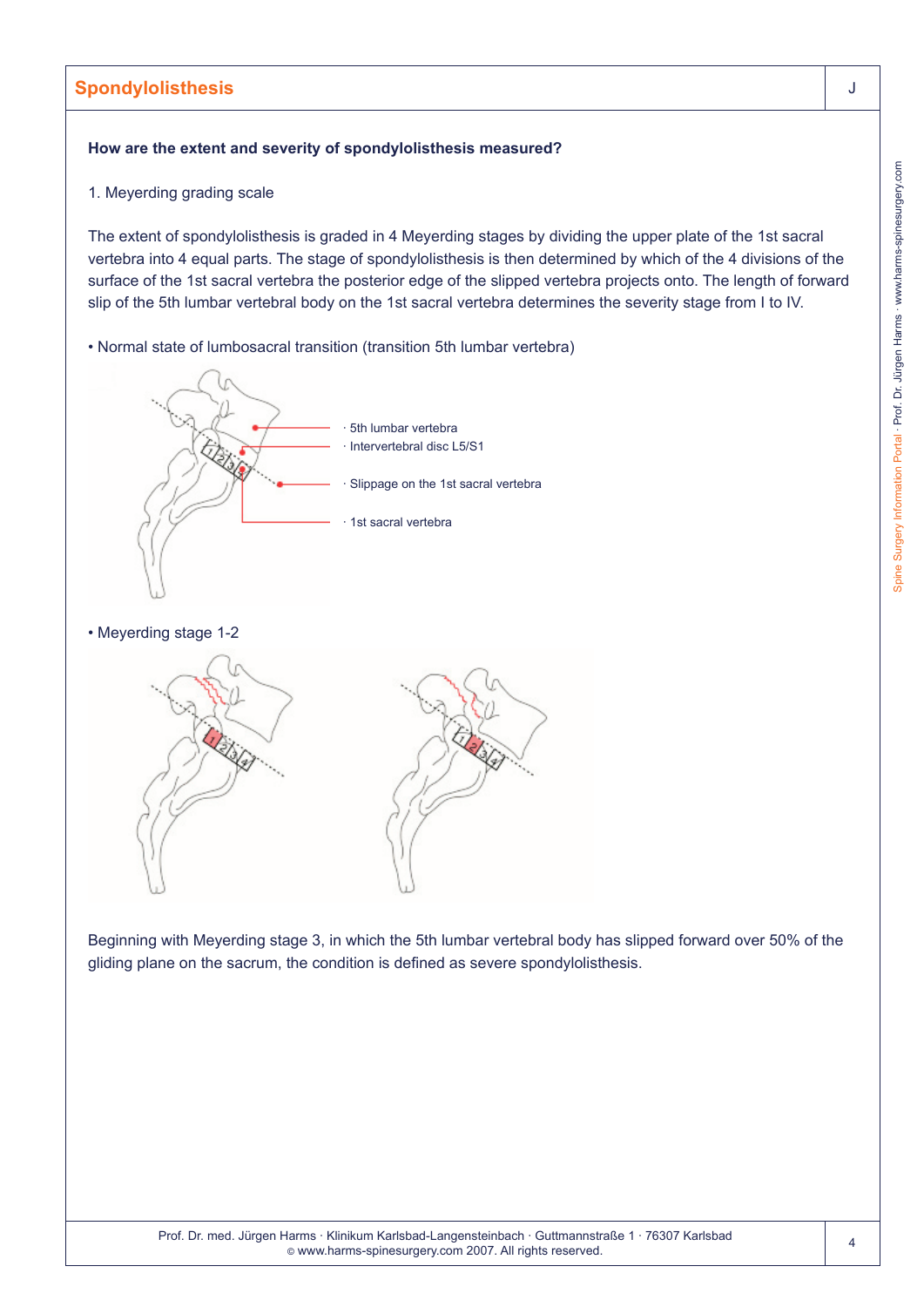### • Meyerding stage 3-4



The most severe form of is known as spondyloptosis, a condition in which the 5th lumbar vertebra has slipped forward over 100% of the gliding plane and also angled downward off the sacrum.

### • Spondyloptosis



## 2. Measurement of the sliding distance of the slipped vertebra

There are various methods of determining the length of the sliding distance of the slipped vertebra. Taillard, Wiltse and Winter developed measuring methods in which predefined reference lines are superimposed over certain vertebral structures on an x-ray image (e.g. the rear edge of the upper plate of the vertebra) to provide a basis for calculating the percentage of sliding distance.

### 3. Determining the slip angle

There are various methods for calculating the slip angle, i.e. the degree of tilt between the 1st sacral vertebra and the slipped 5th lumbar vertebra. In these methods, reference lines are superimposed on x-rays of the structures of the 5th lumbar vertebra and 1st sacral vertebra (base or upper plates, ventral or dorsal edges of the vertebra), and used to calculate the slip angle.

## 4. Determination of the lordotic angle of the lumbar spine

The farther the 5th lumbar vertebra angles forward, the greater the tendency of the spinal column to compensate the spinal column statics by increasing lordosis or hollow back in the lumbar spine (hyperlordosis) becomes.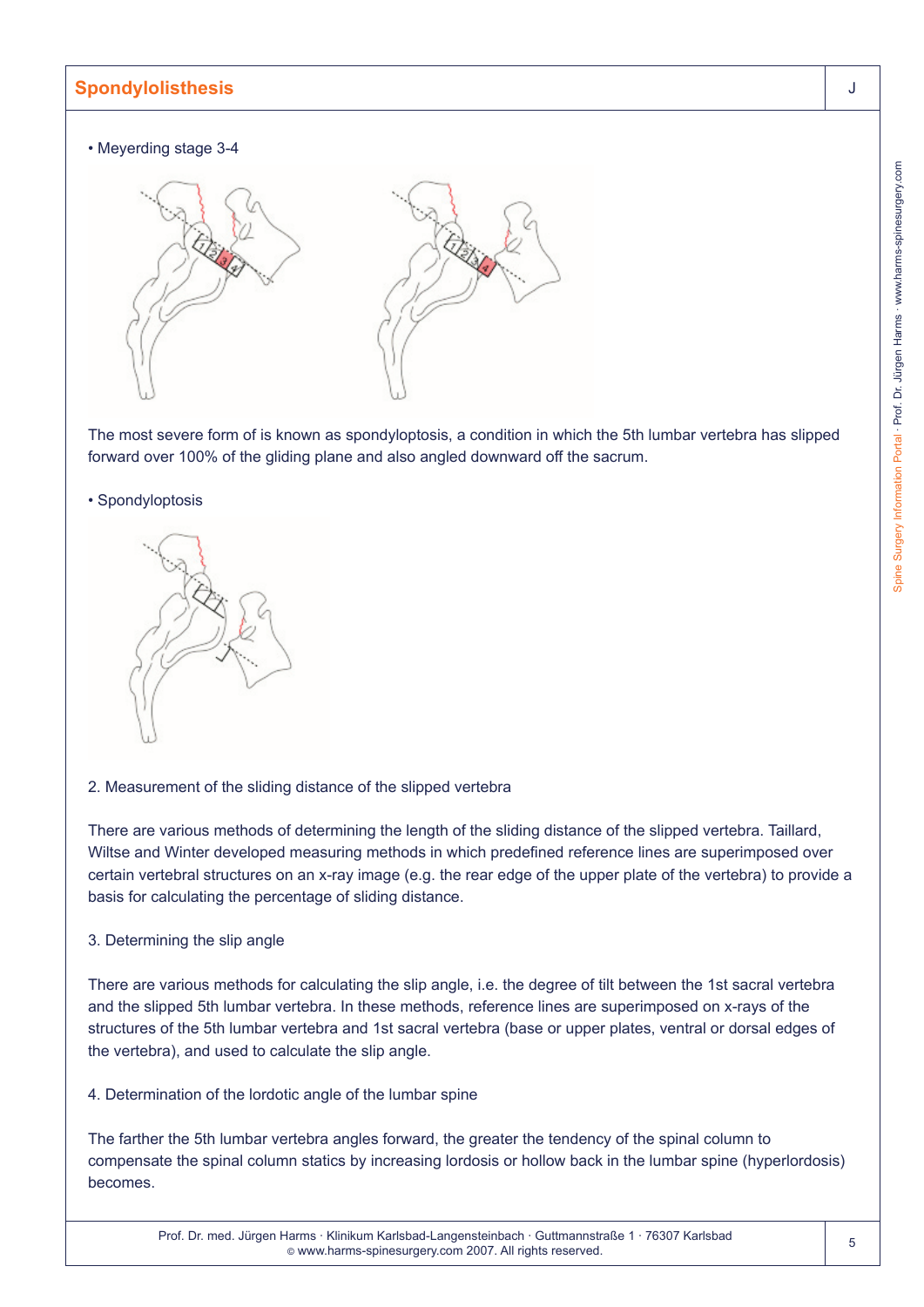### 5. Angle of inclination of the sacrum

The angle of inclination of the sacrum is calculated using an x-ray image of the lumbar spine taken from the side with the patient standing, with the sacrum angle along the vertical axis. This angle is significant in spondylolisthesis, since compensatory lumbar lordosis increases with the severity of spondylolisthesis, further straightening up the sacrum and thus reducing the angle of inclination.

#### **What diagnostic procedures are carried out?**

Clinical examination:

- · Medical history
	- · Family history of such conditions?
	- · Physical activity?
- · Inspection
	- · Stepped vertebrae:

The more pronounced a spondylolisthesis is, the more visible and palpable the step between the spinous process of the slipped vertebra and the vertebra beneath becomes.

- · Hyperlordosis ("hollow back"): In advanced spondylolisthesis beginning at the Meyerding slippage stages II-III, increased kyphosing of the 5th lumbar vertebral body in relation to the 1st sacral vertebra occurs, since the 5th lumbar vertebra is no longer supported at the front (ventrally) and continues to slip forward. This kyphosis of L5 must then be compensated by a hyperlordosis of the lumbar spine to facilitate an upright gait.
- · Occurrence of a scoliosis: A reflective change in posture to relieve symptoms of nerve root compression in spondylolisthesis may in rare cases result in scoliotic malposture. In pronounced spondylolisthesis, the combination of slippage and rotation of the slipped vertebra may result in a structural scoliosis.
- · Palpation
	- · Palpable steps between the spinous processes?
	- · Do percussion, pressure, and shaking cause pain in the affected area?
	- · Paravertebral myogeloses (abnormal hardening) of the lumbar back muscles visible?
	- · Pelvic position?
- · Functional and pain tests
	- · Neurological examination to test sensibility, sensomotor functions, and reflexes to exclude contributory nerve compression (Lasègue's sign, Bragard's sign, far-out syndrome).
	- · Mobility of the lumbar spine (Schober's sign)
	- · Does compression of the spinal column cause pain?
	- · Support reflex: Straightening up the body from a hunched over position is very painful, and only possible if the arms are supported on the thighs.
- · Instrumental diagnostics
	- · X-rays of the lumbar spine in 2 planes with inclined images:
	- A conventional sagittal image clearly shows the degree of spondylolisthesis. The additional inclined images frequently show the spondylolysis more clearly
	- (dog collar phenomenon). In the AP image, an additional scoliosis is also in evidence. With pronounced lordosing of the lumbar spine, the 5th lumbar vertebra has the appearance of a reversed tricorn hat.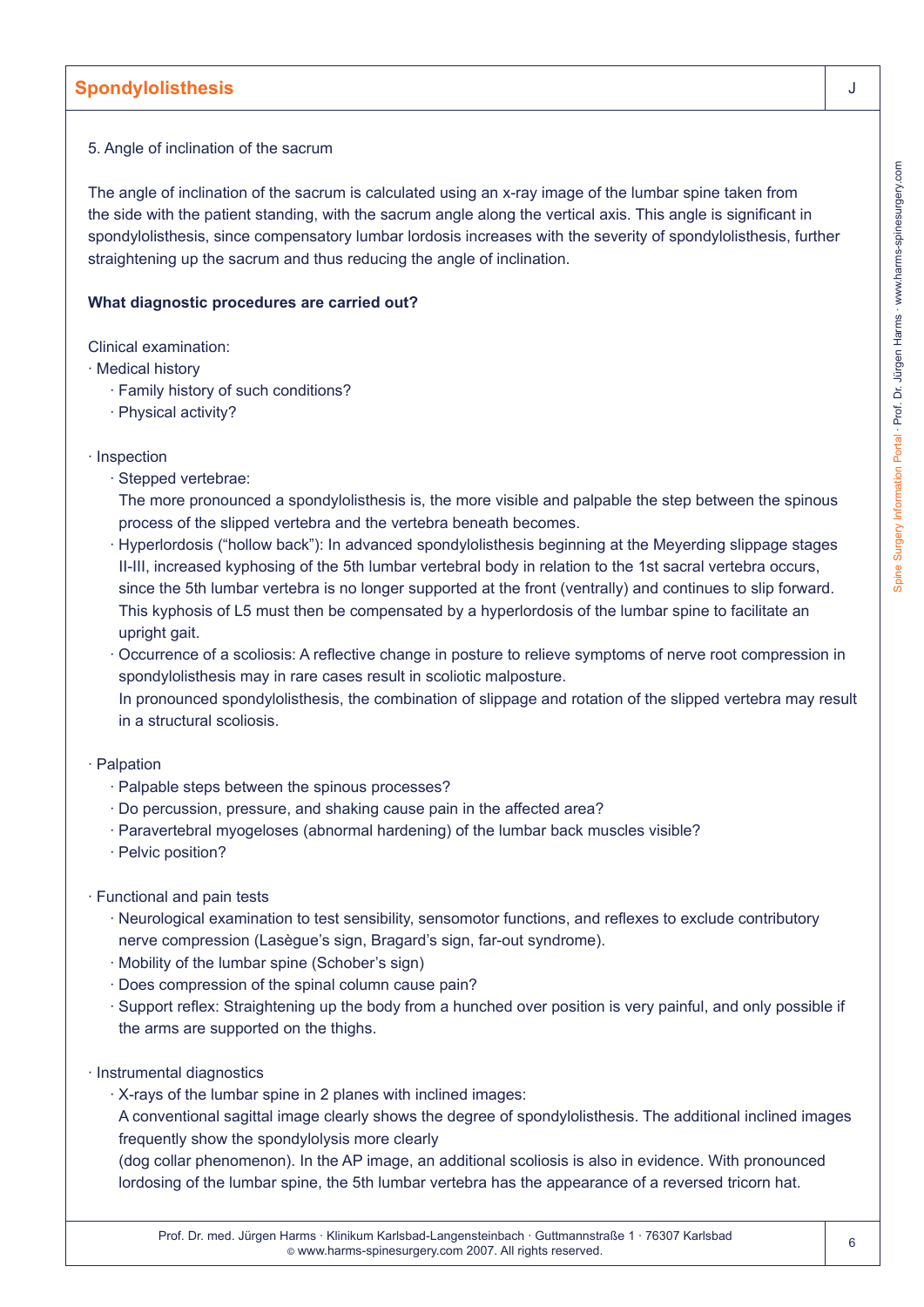- · Functional images of the lumbar spine in maximum reclination (bending backward) and inclination (bending forward) reveal any manifest instabilities in the affected vertebral segments.
- · Computer tomography (CT)
- The manifest spondylolysis is clearly revealed by CT, but other structures such as soft tissues, intervertebral discs, nerves, and muscles are shown much more advantageously by magnetic resonance tomography.
- · Magnetic resonance tomography (MRT, MRI)

MRT allows for very good assessment of changes in the nerve roots, spinal canal, and intervertebral discs. · Myelography

- X-ray imaging of the spinal canal using a contrast agent can provide further information concerning a possible stenosis of the spinal canal or compression of a nerve at the roots, items that cannot be assessed with any degree of certainty from MRT images.
- · Skeletal scintigraphy
- If the above-mentioned tests provide no evidence of spondylolysis, skeletal scintigraphy can reveal an early stage of imminent or manifest spondylolysis by means of enrichment of the contrast agent indicator in the pars interarticularis of the vertebral body.

#### **What are the symptoms?**

Many patients remain asymptomatic despite radiological evidence of a spondylolysis or spondylolisthesis. Most symptoms are nonspecific and may occur in other spinal diseases as well, e.g. in degenerative changes of intervertebral discs and vertebral bodies.

- · Lower back pain radiating into the buttocks and legs
- · Compression pain of the spinal column
- · Pressure pain of the spinous process of the 5th lumbar vertebra
- · Increased lordosis or hollow back (hyperlordosis)

Additional symptoms that may occur in cases of severe spondylolisthesis classified as Meyerding stages 3-4:

· A palpable, visible step at the level of the slipped vertebra, where the sacrum clearly sticks out toward the back

- · Neurological dysfunctions
- · Reflective or structural scoliosis
- · Knees must be bent for patient to stand upright
- · Almost complete loss of the ability to bend the hips due to shortened extensor muscles of the hip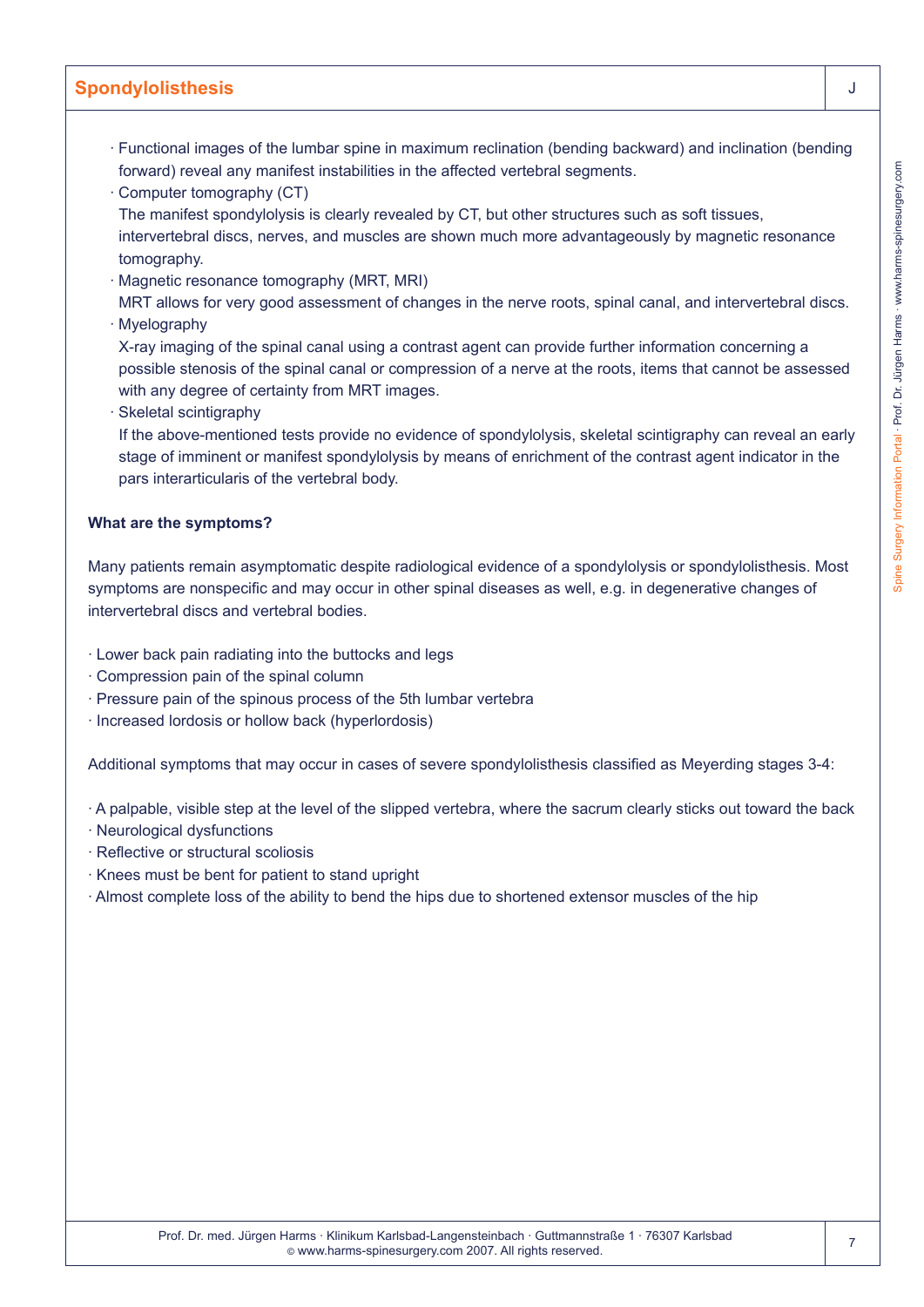### **How is spondylolisthesis treated?**

#### **Therapeutic objectives:**

- Improvement of quality of life by reducing or eliminating pain
- Prevention of progression of the vertebral slippage
- Elimination of existing neurological symptoms

Spondylolisthesis responds to conservative treatment in most cases.

### **Conservative treatment includes:**

· Consulting with the patient and providing information about the disease

- · Explanation of the importance of weight reduction as needed
- · Job consultation should patient need to change jobs
- · Adaptation of physical exertion as necessary for activities on the job and exercise.

#### · Pharmaceutical therapy with

- · Analgesics
- · Antiphlogistics
- · Muscle relaxants
- · Local infiltrations
- · Physiotherapy

To improve the stabilization of the affected vertebral segments, strong back and abdominal muscles must be built up. This can be achieved by means of isometric training and by exercises to strengthen the back muscles accordingly.

· Massages, heat applications and electrotherapy may have additional favorable effects on pain.

- · Orthopedic technology aids
	- · Brace therapy (delordosing/stabilizing trunk orthotic devices)
	- · Orthopedic shoes

### **Surgical therapy**

Indications:

- · Intensive suffering from strong pains despite adequate conservative therapy and adaptation of living and working conditions
- · Occurrence of neurological defects
- · Worsening spondylolisthesis

Objectives of surgical therapy:

- · Stabilization of the mobile segment (spondylodesis) with restoration of physiological intervertebral space height
- · Elimination of neurological symptoms as needed (by means of repositioning and/or decompression)
- · Pain reduction
- · Improvement of spinal column statics